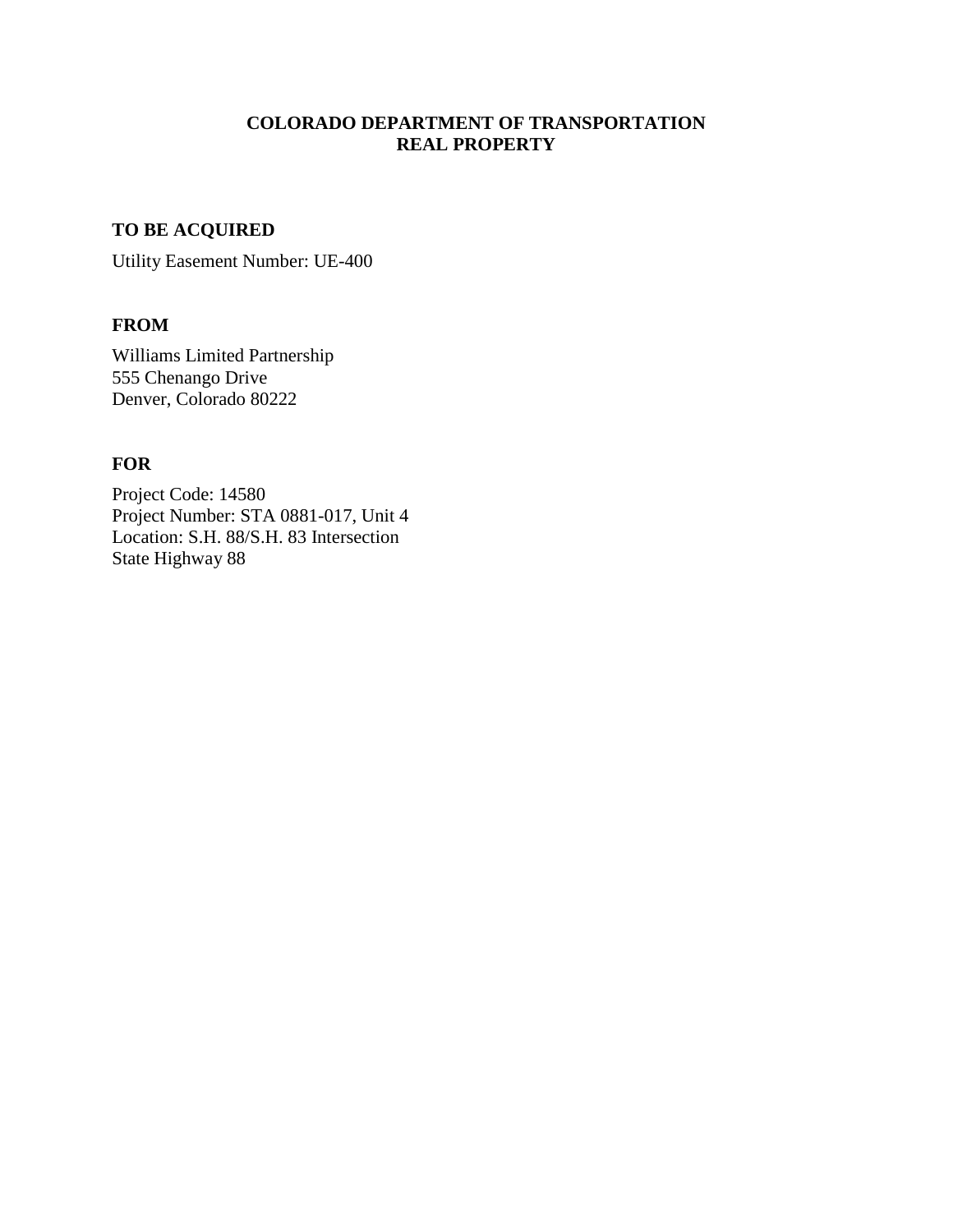### **EXHIBIT "A"**

## **PROJECT CODE: 14580 PROJECT NUMBER: STA 0881-017, UNIT 4 UTILITY EASEMENT NUMBER: UE-400 DATE: MARCH 18, 2009**

### **LEGAL DESCRIPTION**

A Utility Easement No. UE-400 of the Department of Transportation, State of Colorado, Project Code 14580, Project Number STA 0881-017, Unit 4, containing 19,706 square feet (0.452 acres), more or less, in a portion of Tract 16, ARCADIAN ACRES, SECOND FILING, as recorded in Book 11, Page 24, in the Clerk and Recorder's office, said subdivision lying in the NE<sup>1</sup>/4 of Section 29, Township 5 South, Range 66 West, of the 6<sup>th</sup> Principal Meridian, in Arapahoe County, Colorado, said Utility Easement being more particularly described as follows:

Commencing at the N  $\frac{1}{4}$  corner of said Section 29; thence South 12°44'34" East, a distance of 736.64 feet to the POINT OF BEGINNING; said point lying on the easterly Right of Way (R.O.W) line of S.H. 83 (S. Parker Rd., March 2009)

- 1. Thence North 38°23'38" West, a distance of 31.24 feet along said easterly R.O.W. line;
- 2. Thence North 67°49'37" East, a distance of 382.12 feet;
- 3. Thence North 22°44'42" East, a distance of 125.52 feet;
- 4. Thence North 00°14'42" East, a distance of 46.76 feet;
- 5. Thence North 44°45'18" West, a distance of 24.13 feet;
- 6. Thence on the arc of a curve to the left whose center bears North  $82^{\circ}21'11''$  West having a radius of 304.00 feet, a central angle of 8°16'42", a distance of 43.92 feet, (a chord bearing North 3°30'28" East, a distance of 43.88 feet); to the north line of Tract 16 in said subdivision;
- 7. Thence North 89°35'42" East, a distance of 44.57 feet along said north tract line;
- 8. Thence South 00°14'42" West, a distance of 114.10 feet;
- 9. Thence South 22°44'42" West, a distance of 143.94 feet;
- 10. Thence South 67°49'37" West, a distance of 385.84 feet to the POINT OF BEGINNING.

The above described Utility Easement contains 19,706 square feet (0.452 acres), more or less.

The purpose of the above described Utility Easement is for the installation and maintenance of a water line.